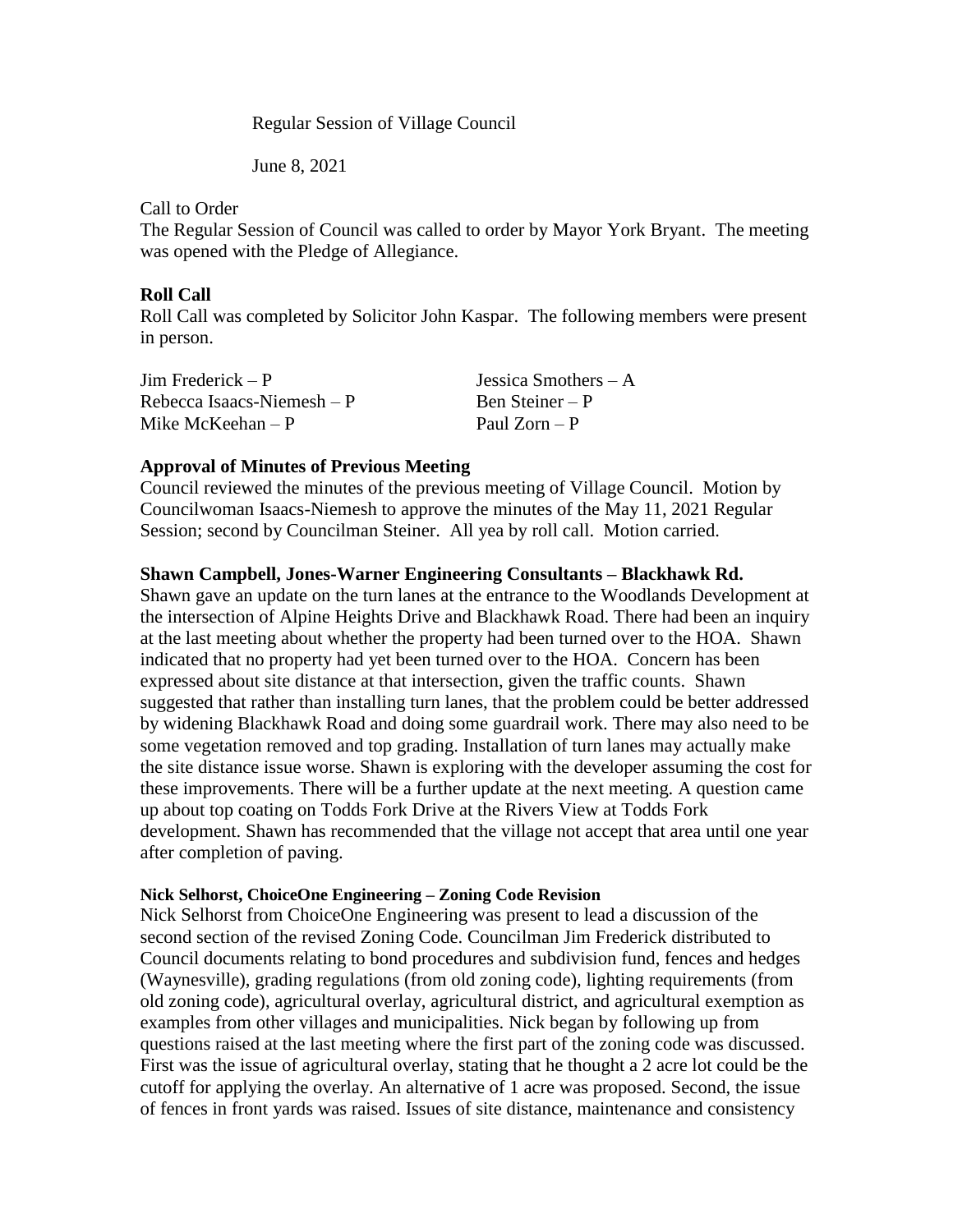of fence type were raised against the idea of front yard fences. Presently, businesses can have fences in front yards, residences cannot. Councilwoman Isaacs-Niemesh thought fences should be allowed in all of R1 but should be limited to white picket or split rail fences. It was asked why are fences in front yards not desirable. Chief Heath Kilburn brought up the idea of painting signs on fences which would be considered freedom of speech. Nick said that he has never seen a zoning code that allowed fences in front yards. The issue was tabled to a future meeting. Councilman Frederick raised the idea of posting the link to the new and old zoning code so that the public can comment on the proposed changes to the zoning code. Councilwoman Isaacs-Niemesh asked to have the new code color-coded to see what is changed from the old code. Councilman Frederick asked to have grading and lighting code regulations added back in. The bonding procedure for subdivisions was raised. It is written into subdivision regulations, which is a separate document from the zoning code. Flood plain regulations were discussed. Currently, restrictions for the flood plain are for a building with a maximum of 40 foot height while maintaining a maximum of 3 stories. This restriction needs to be further discussed going forward, particularly for the downtown historic district. Fred Carmack raised the notion of the Village buying all vacant lots, in order to help control the development. Nick suggested we pause the zoning code review for 60 days and gain feedback from the public. The old code and the new code should be posted prominently on the Village website. A question was raised about adult entertainment centers located 1000 feet away from churches, schools, etc. The Solicitor indicated that the 1000 foot distance was legally tested but will check further into it.

#### **Reports / Legislation from Village Officials**

Monthly Village Fiscal Revenue Status by Fund Summary, Bank Reconciliation and Disbursements, Mayor's Court Report and Bank Reconciliation were provided.

Mayor Bryant talked about Phegley Park and the desire to get started on the renovation. The Village cannot move forward with the splash pad with the current amount of money in hand. We will proceed with phase I which is overall planning of the space, renovation of the restrooms, and purchase of new playground equipment. The splash pad can be added at a later date. The issue of the train depot was raised and what should ultimately go in there. The ideas of a restaurant, bar, village center and new location of City Hall were discussed. It was felt that turning the depot into a restaurant/bar/Village Center would be the start of the Main Street comeback.

Village Administrator Caroline Whitacre reported that Austin Center had been hired as the Village maintenance worker for the summer. The new digital signs are installed and we are waiting for the electrical connections. The timing for the sign at the point is behind the one at Village Hall due to electrical work required at the point. At the request of some citizens, a light has been installed at the intersection of Woodville and Blackhawk Roads. The Administrator was contacted by Greg Power, Superintendent of Little Miami who has offered a tour to Council and the Police Department for the new Early Childhood Center on Saturday, July 17 at 10 AM. The Administrator notified council of the need to purchase a new zero turn mower. The quote received was for a John Deere mower with a 54 inch deck for \$10,000. The list price on the mower was